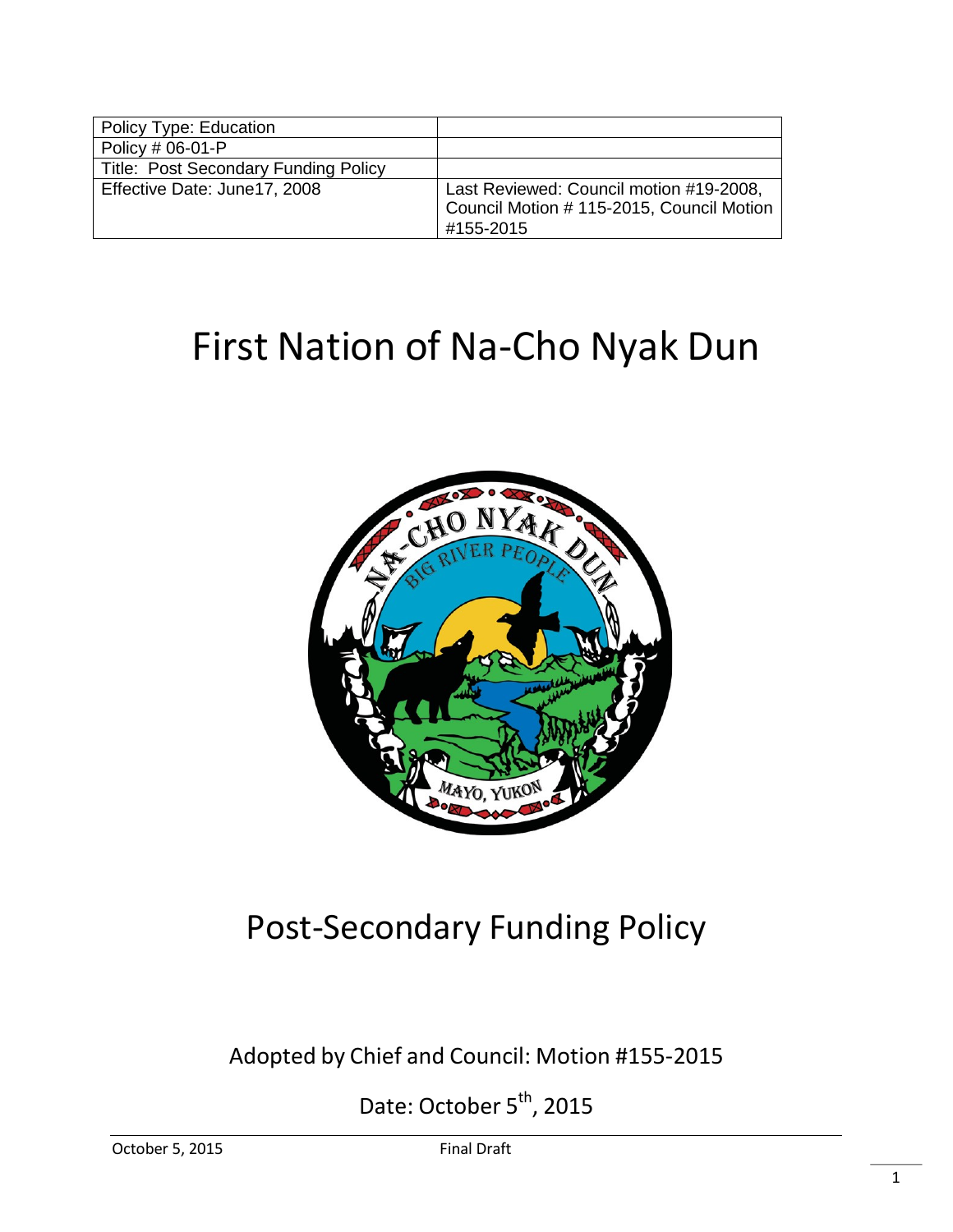# NND Education Department

# **Vision**

Educated, self-reliant citizens engaged in lifelong learning

# **Our mandate:**

- Subsidize education and training for NND citizens so they can build their educational level
- Provide educational opportunities for NND citizens so they can reach their potential in all fields of endeavour
- Provide support to NND citizens to expand their employment opportunities

# **Scope**

This policy applies to all NND Citizens seeking funding from The First Nation of Na-Cho Nyak Dun for training, upgrading, college preparation and academic programs.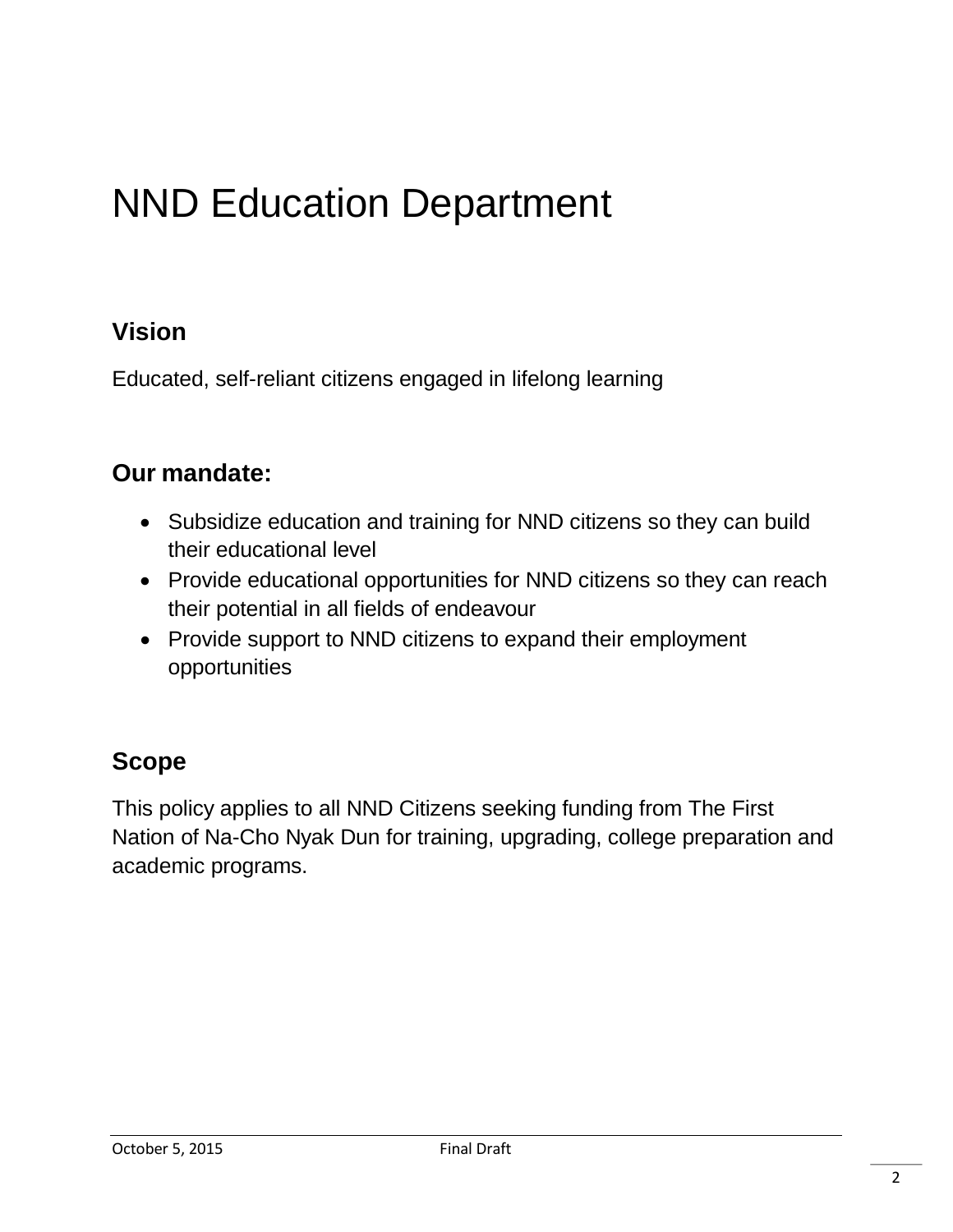# **Table of Contents**

|                  | Page |  |
|------------------|------|--|
| 1.               |      |  |
| 2.               |      |  |
| 3.               |      |  |
| $\overline{4}$ . |      |  |
| 5.               |      |  |
| 6.               |      |  |
| 7 <sub>1</sub>   |      |  |
| 8.               |      |  |
| 9.               |      |  |
|                  |      |  |
|                  |      |  |
|                  |      |  |
|                  |      |  |
|                  |      |  |
|                  |      |  |
|                  |      |  |
|                  |      |  |
|                  |      |  |
|                  |      |  |
|                  |      |  |
|                  |      |  |
|                  |      |  |
|                  |      |  |
|                  |      |  |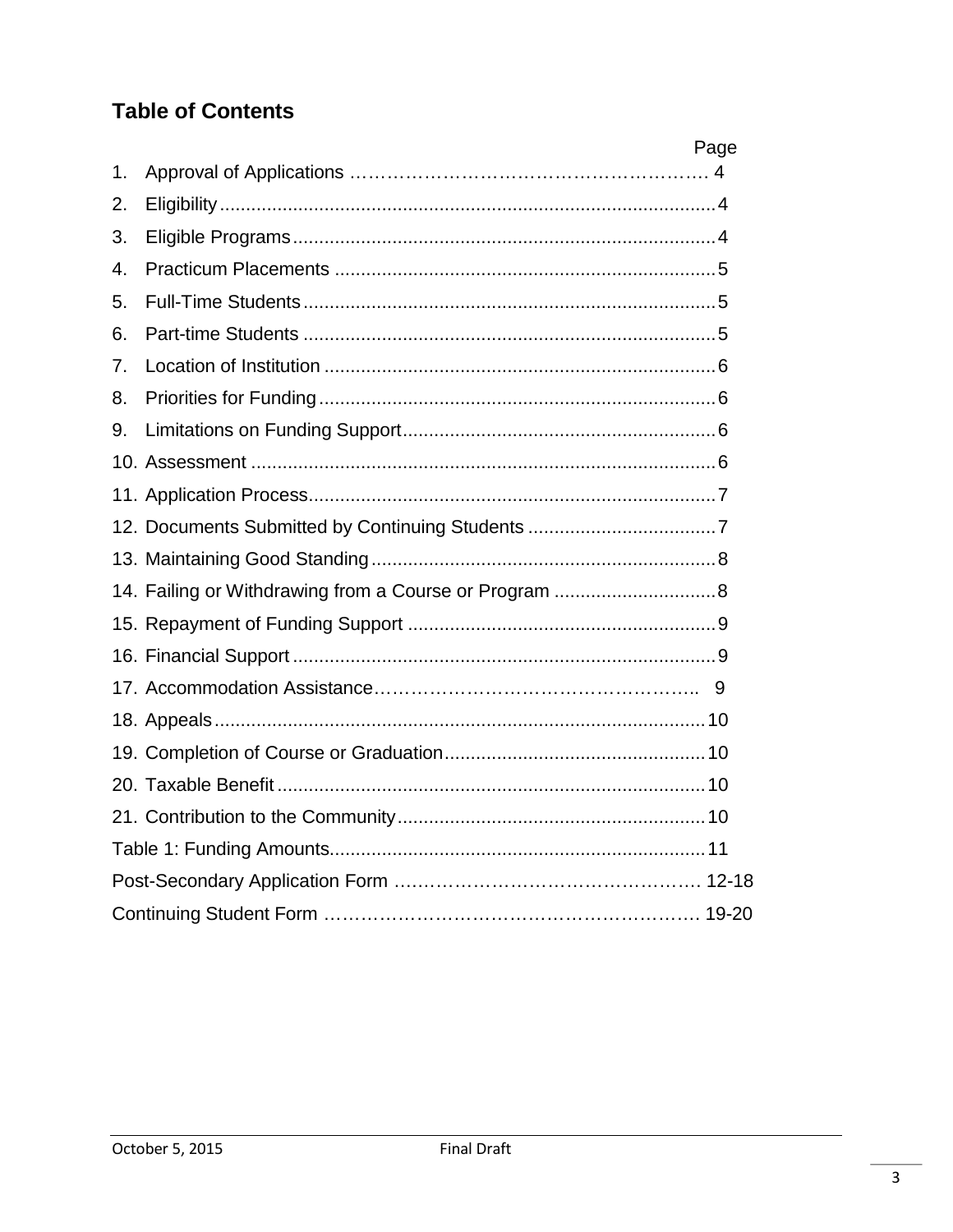# **POST-SECONDARY POLICY**

# **1. Approval Process of Applications**

- 1.1. There are three levels of approvals for application for funding for tuition
	- 1.1.1. The Education Department approves applications of under \$5000
	- 1.1.2. The Executive Director approves applications from \$5000 \$10,000; and
	- 1.1.3. NND Council approves applications over \$10,000.
- 1.2. If the amount of tuition is over \$10,000 requiring NND Council approval, students are reminded to apply early to provide sufficient time for Council to review.

## **2. Eligibility**

- 2.1. To be eligible for funding under the First Nation of Na-Cho Nyak Dun Post-Secondary Funding Policy, a student must meet all of the following criteria:
	- 2.1.1. Be a registered citizen of the First Nation of Na-Cho Nyak Dun and not registered as a citizen of another Yukon First Nation or a member of an Indian Band in Canada. (Ref: FNNND Final Agreement, Chapter 3, sect 3.2.5); and
	- 2.1.2. Be accepted into an approved course of study; and
	- 2.1.3. Be a student in good standing as defined by this policy; and
	- 2.1.4 Have submitted all required forms and supporting documents.

## <span id="page-3-0"></span>**3. Eligible Programs**

3.1. Support may be provided for an individual enrolled in an accredited institution, including distance education, in one of the following categories: This policy only applies in Canada; Alaska will be an exception

Level 1 – Upgrading

Level 2 - College Preparation

Level 3 – Apprenticeship, college, diploma or certificate programs

Level 4 - University undergraduate (Bachelor) programs; or

Level 5 - Masters or Doctoral programs.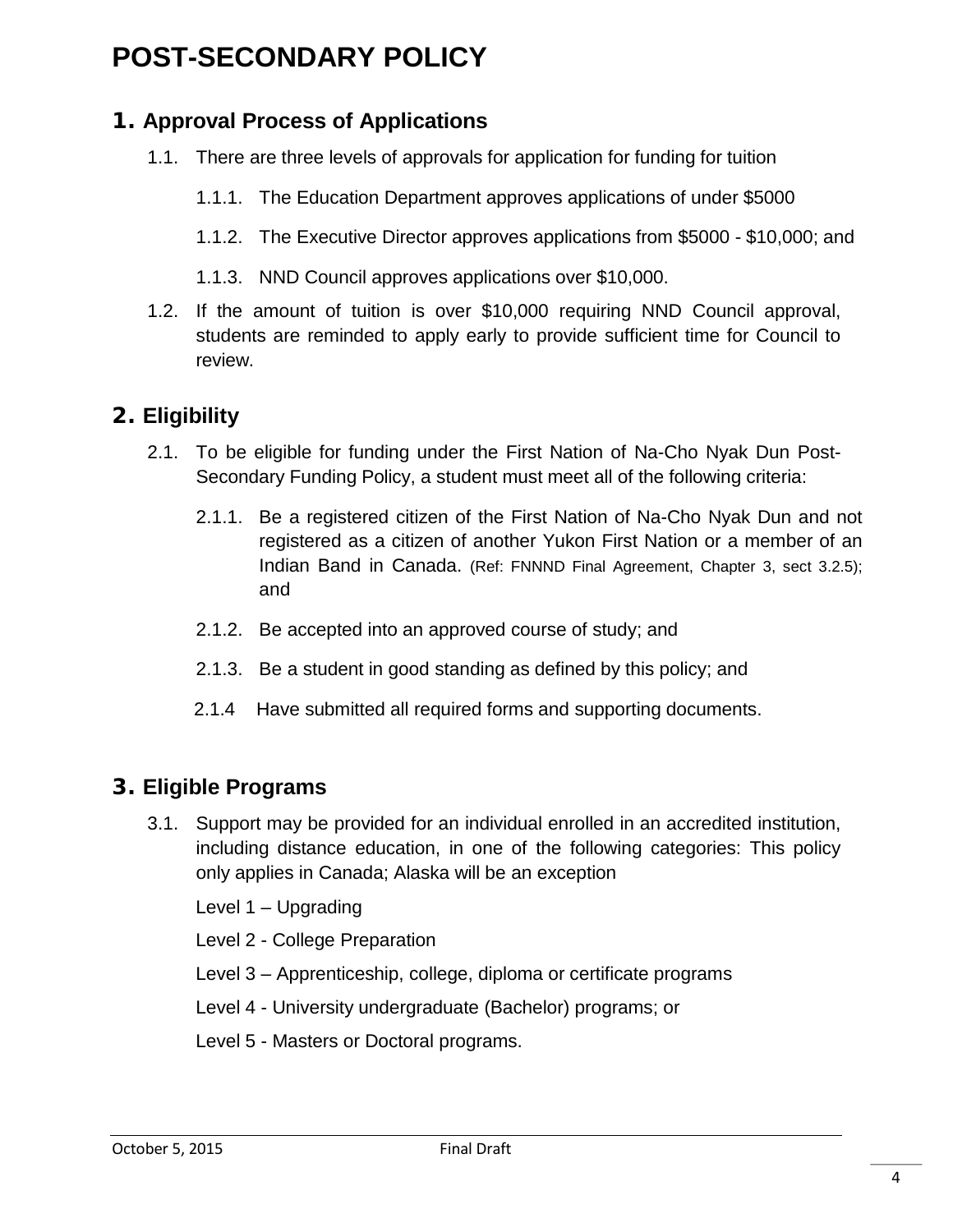- 3.2. A student is eligible for support to complete one program in each category. Exceptions may be allowed on a case-by-case basis by approval of the Education Department.
- 3.3. Support for Master Level projects or the writing of a thesis will be determined on a case-by-case basis by the Education Department. The student needs to attach a plan for completion of the Master's program to the application form.
- 3.4. Where a student has completed a Master's program and is pursuing a Doctoral program, the student may apply for additional support.
- 3.5. Students may apply for an additional year of support for medical reasons or upon the written recommendation of the Dean of the institution in which they are enrolled.

#### <span id="page-4-0"></span>**4. Practicum Placements**

- 4.1. Support for practicum placements that are considered a part of the program of study will be provided at the same rate as other eligible programs.
- 4.2. A letter from the institution, agency or business is required specifying the location, start and end dates of the practicum and the supervisor's contact information.
- 4.3. If uniforms or special equipment is needed, the student is responsible to request in writing to the NND Education Department.

#### **5. Full-Time Student**

- 5.1. Students who are registered for three or more courses a semester will be considered a full-time student.
- 5.2. To be eligible for NND Post-Secondary Funding Support, a student must be a full-time student.

#### **6. Part-Time Student**

- 6.1. Students taking less than three courses a semester will be considered a parttime student.
- 6.2. Part-time students maybe eligible for NND Post-Secondary Funding Support.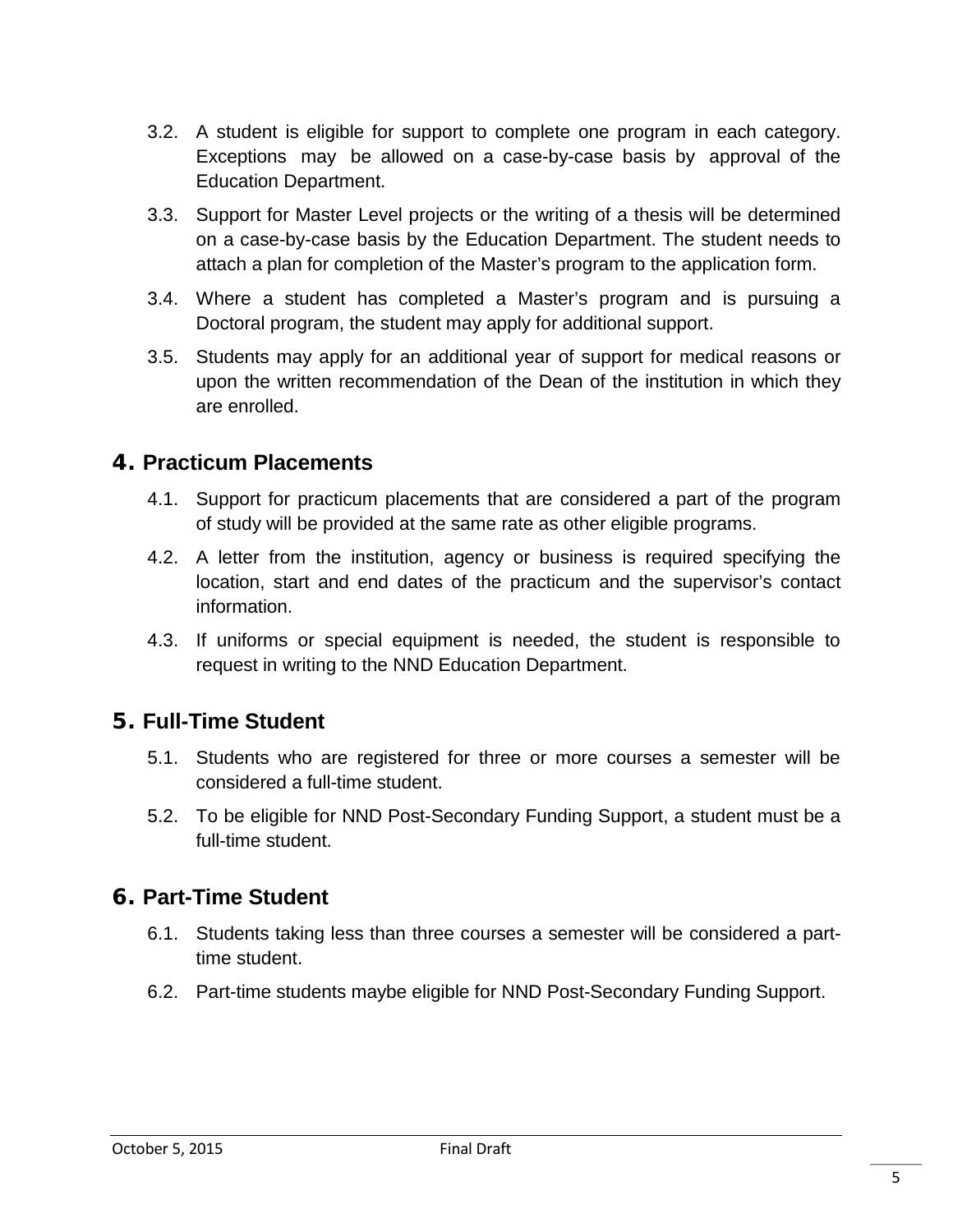# <span id="page-5-0"></span>**7. Location of Institution**

- 7.1. Students entering upgrading or college preparation are required to enroll at the academic institution closest to the student's residence. Exceptions may be permitted.
- 7.2. Students living in the Yukon and entering college or university programs are encouraged to consider enrolling in Yukon institutions first, then Western Canada, then other Canadian institutions. Students living outside the Yukon are encouraged to enroll in the academic institution closest to their residence. Enrolment in academic institutions outside Canada will be considered.

#### <span id="page-5-1"></span>**8. Priorities for funding**

- 8.1. Availability of funding is limited and based on the First Nation of Na-Cho Nyak Dun annual budgeting process.
- 8.2. Priority for funding support will be given to:

| First        | Students who are part-way through a program and are continuing in<br>their 2-4 year program;           |
|--------------|--------------------------------------------------------------------------------------------------------|
|              | Second Students who have not taken training previously;                                                |
| <b>Third</b> | Students living in the community;                                                                      |
| Finally      | Students who have received funding previously, from the NND<br>Post-Secondary Funding Support Program. |

#### <span id="page-5-2"></span>**9. Limitations on funding support**

- 9.1. Those students who has a history of withdrawing from programs, not completing courses or non-attendance may be required to be on probation until they have demonstrated to the Education Department that they are serious about furthering their education.
- 9.2. The Education Department may place students on probation or have conditions attached to their funding support.

#### **10. Assessments**

10.1 Any student who has been assessed for a learning disability will attach the documentation to the application form or, if the assessment was completed during the school year, attached to the Continuing Student Form.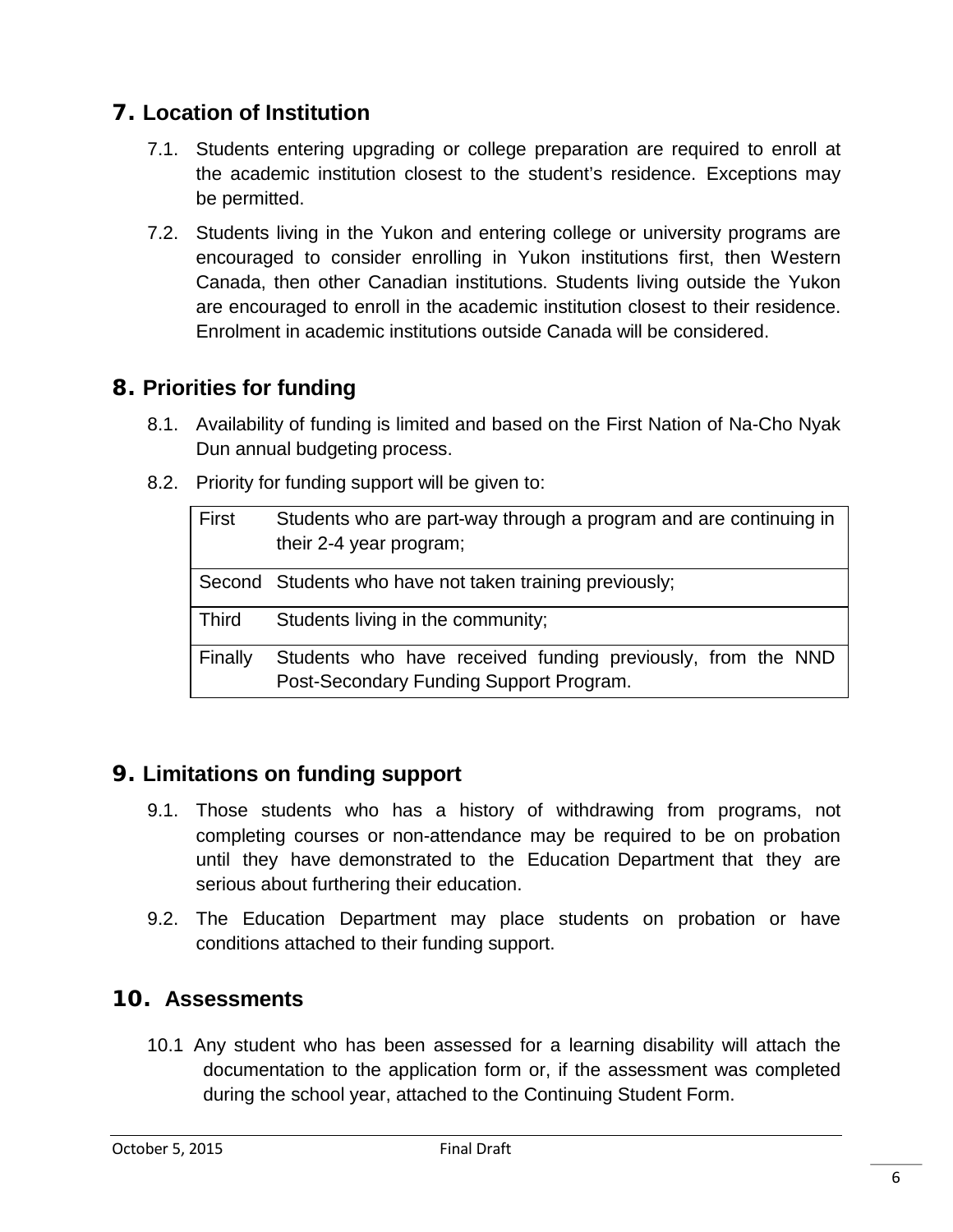# <span id="page-6-0"></span>**11. Application process**

- 11.1. All applicants must submit an application package to the Education Department prior to the deadline for each intake. Required documents are:
	- Application Form
	- Transcripts of any previous course or programs
	- Post-secondary Student Data
	- Letter of Acceptance
	- Copy of any learning assessment
	- Tuition, Books & Supplies List Budget
	- Student Record Authorization Form
	- Agreement to repay
- 11.2. The Education Department has 4 deadlines per year; Fall, Winter, Spring and Summer. These deadlines are advertised in local print, electronic and other types of media as well as on the First Nation website.
- 11.3. All students are encouraged to seek other funding to help with cost of living.

#### <span id="page-6-1"></span>**12. Documents submitted by continuing students**

- 12.1. Students are required to apply for funding once only for each course of studies as long as they remain in good standing. Funding for subsequent semesters will be considered based on the submission of the following documents to the NND Education Department.
	- Most recent transcript
	- Confirmation of continuing student status
- 12.2. If a student's transcripts are not available within 30 days after the end of semester, the student must notify the NND Education Department in writing and provide documentation from the institution stating when their transcripts will be available.
- 12.3. Delays in providing documentation should not affect a students' eligibility. The NND Education Department is not responsible for any delays in funding resulting from the failure of the student to provide the necessary documentation or any impacts that result from the delay in funding.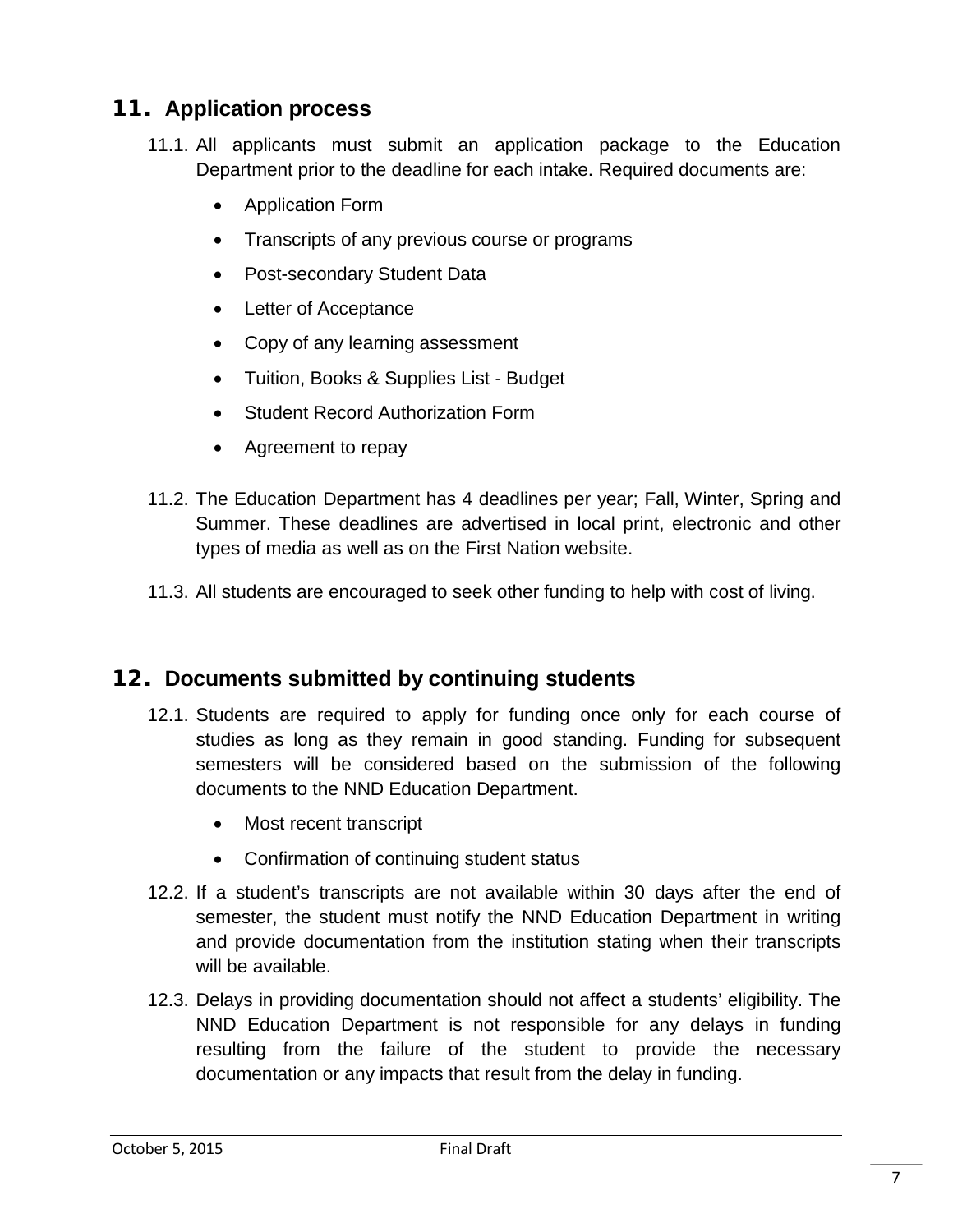# <span id="page-7-0"></span>**13. Maintaining Good Standing**

- 13.1. Good standing means:
	- Completion of each course for which the student was registered in the previous semester; and
	- In accordance to that College or University standards.
	- Submission of all required documentation; and
	- The student has no debt owed to the First Nation under this program or agreement to pay back form is in place.
- 13.2. Students who fail to maintain the minimum average grade will be eligible for continued funding on a probationary basis, provided they:
	- 13.2.1. Develop a plan with the Education Department and institution for improving their marks; and
	- 13.2.2. Submit their transcripts after completing each semester; and
	- 13.2.3. Provide the results of all exams and assignments during the probationary period.
- 13.3. Despite failing to meet the requirements set out above, a student may be considered to be in good standing if they can demonstrate the failure is due to:
	- 13.3.1. A medical reason;
	- 13.3.2. A family emergency; or
	- 13.3.3. A learning disability. An assessment from a credible organization or practitioner must be provided indicating the nature of the learning disability and recommended strategies for accommodation.

#### <span id="page-7-1"></span>**14. Failing or Withdrawing from a Course or Program**

- 14.1. If a student fails or withdraws from a course or program, or fails a course within a program, the student shall immediately notify the Education Department. A plan will be developed to repeat the course or program.
- 14.2. Students must adhere to the deadlines for withdrawals as determined by the individual academic institution. Failure to meet these withdrawal deadlines will be reviewed by the Education Department and penalties may be assessed.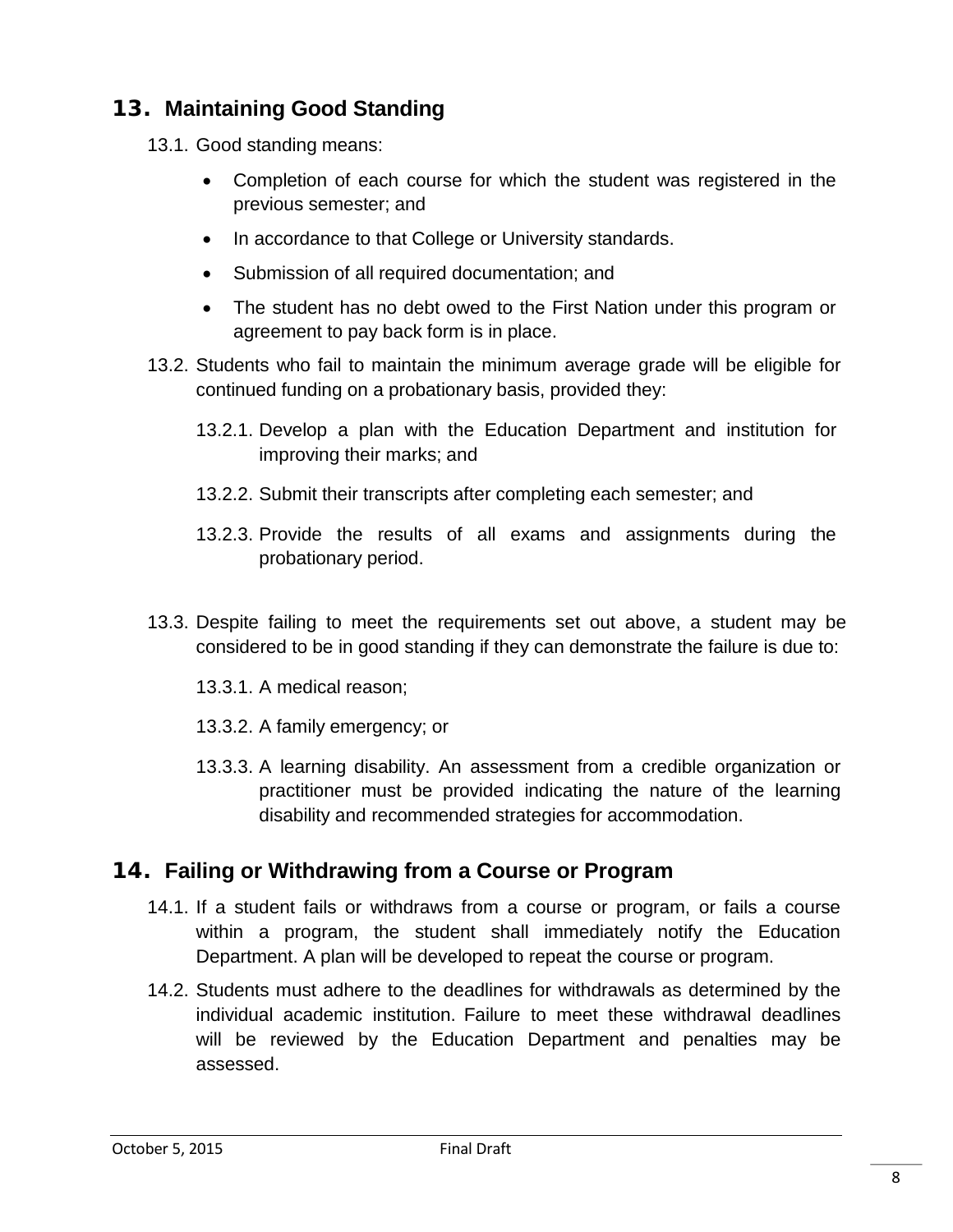14.3. Students who repeat a course are not eligible for financial assistance unless approval is provided by the Education Department, see section 13.

#### <span id="page-8-0"></span>**15. Repayment of funding support**

15.1. Repayment of funding received for a course or program is required if a student does not pass or withdraws from a program, or a course within a program, and does not develop a plan with the Education Department to complete the course or program, see section 13.

#### <span id="page-8-1"></span>**16. Financial Support**

16.1. The amount of financial support will be based on:

- Tuition and mandatory fees based on quotes from the college or university.
- Books and supplies actual costs up to a maximum \$650 per semester
- NND Post-Secondary living allowance as set out in Table 1.
- Travel Assistance one economy roundtrip ticket per semester from Whitehorse to the city where the student is enrolled, based on quotes or paid directly to the airline. Travel between Mayo and Whitehorse is covered at a maximum of \$500 per semester.
- Childcare as set out in Table 1. Child care is only paid for children under 12.
- Tutoring \$150 a month paid to the tutor. Additional amounts may be authorized by the Education Department.
- 16.2. Additional funding for tutoring may be approved where a student demonstrates a higher level of assistance is needed to maintain the required academic standing.
- 16.3. Where a student has failed a course and is in a probationary period the Education Department may approve additional funding for tutoring
- 16.4. No advances for the NND Education Funding will be provided.
- 16.5. Students are responsible for providing the cost of flights and the itinerary two weeks ahead of travel.
- 16.6. Payments to students will be issued the last Wednesday of each month.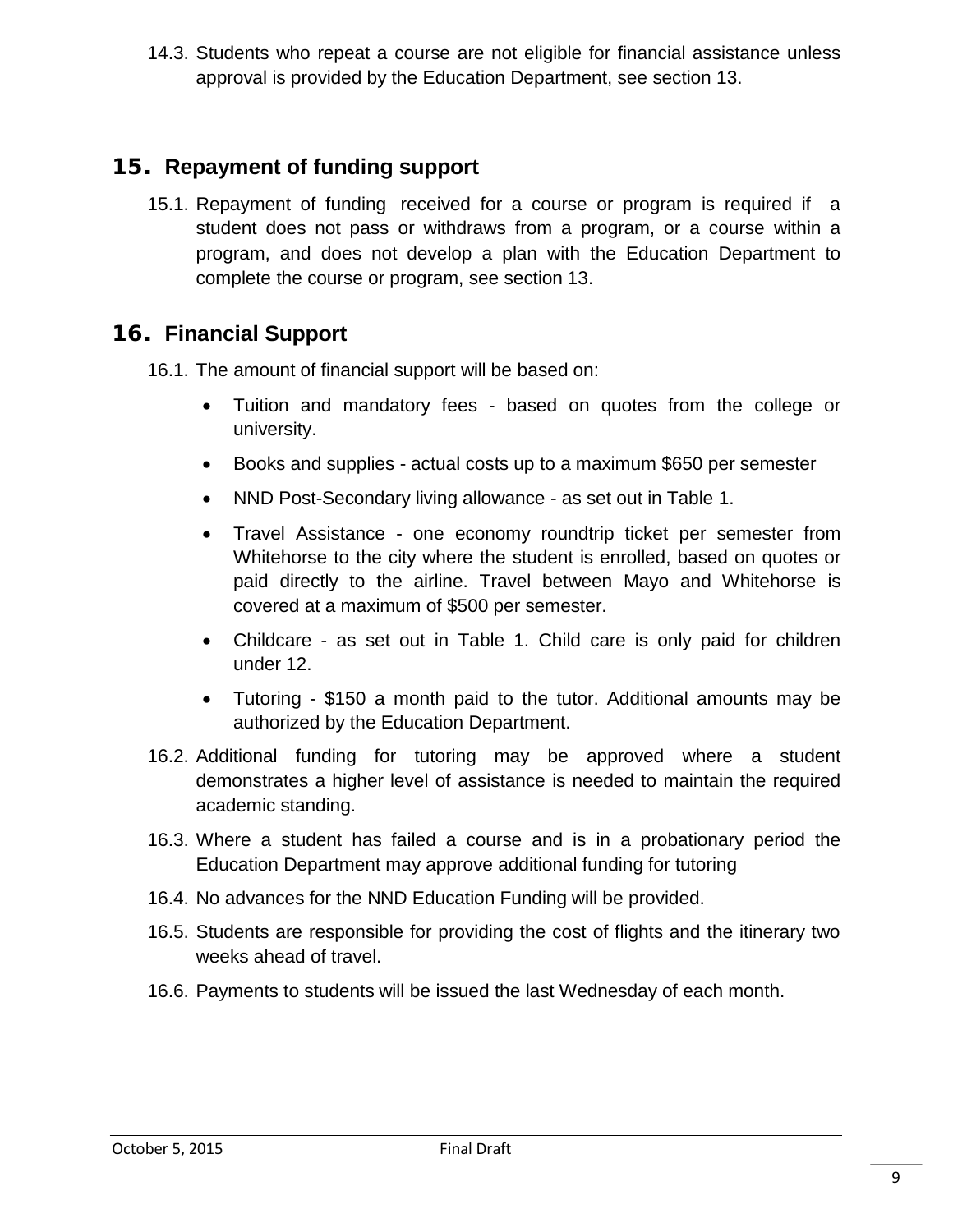#### **17. Accommodation Assistance**

17.1. The Education Department may assist students with securing accommodation and the costs of damage deposits or first/last month rent, this will be deducted from the next living allowance with an agreement to repay.

#### **18. Appeals**

- 18.1. Appeals must be submitted in writing by the student to the First Nation of Na-Cho Nyak Dun or an established appeal committee with a copy to the Education Department within 10 days of the decision being appealed.
- 18.2. The appeal must clearly state the issue/decision being appealed and why the individual believes the decision should be overturned.
- 18.3. All decisions will be final and binding upon the student and the NND Education Department. The response must be in writing.

#### **19. Completion of Courses or Graduation**

- 19.1. In order to encourage completion of a course of study and to recognize the efforts and good work, each student who has completed a course or program shall be eligible for the following:
	- 19.1.1. Upon completion of entry level programs a gift of \$100 may be awarded.
	- 19.1.2. Upon completion of a certificate or diploma program, a gift of \$500 may be awarded.
	- 19.1.3. Upon completion of a journeyman apprenticeship or university program, a gift of \$500 may be awarded
	- 19.1.4. Those students graduating with Honours will be awarded a gift of \$100.

#### <span id="page-9-0"></span>**20. Taxable benefit**

20.1. Students must be aware that support under this program will be considered a taxable benefit and a T4A will be issued for each taxation year.

#### <span id="page-9-1"></span>**21. Contribution to the Community**

21.1. Students are encouraged to contribute to the community through applying for positions with the First Nation.